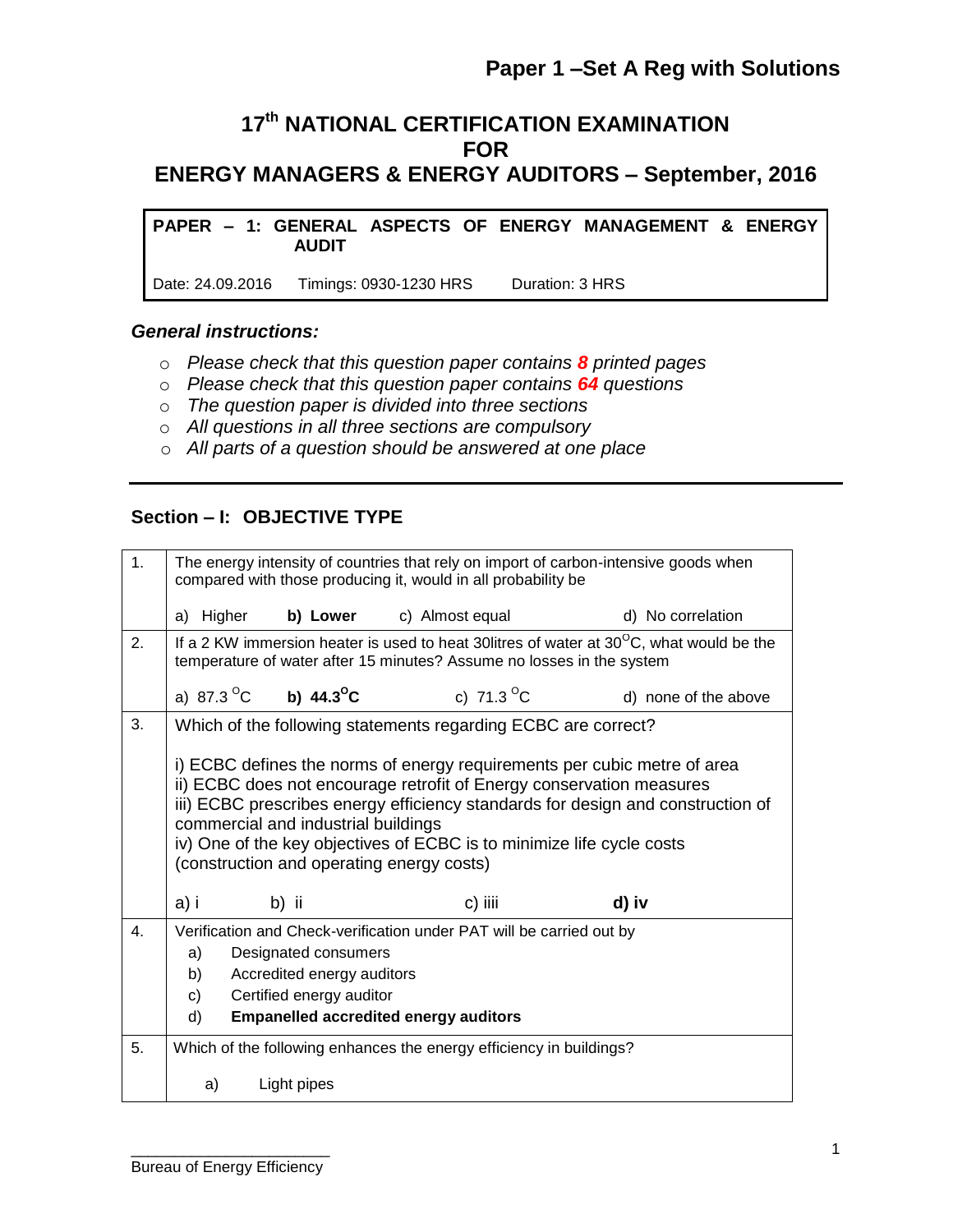|     | b)                             | Triple glaze windows                                                                                                                                                                                                                                    |               |                                      |                      |                      |
|-----|--------------------------------|---------------------------------------------------------------------------------------------------------------------------------------------------------------------------------------------------------------------------------------------------------|---------------|--------------------------------------|----------------------|----------------------|
|     | c)                             | Building integrated solar photovoltaic panels                                                                                                                                                                                                           |               |                                      |                      |                      |
|     | d)                             | All of the above                                                                                                                                                                                                                                        |               |                                      |                      |                      |
| 6.  |                                | Energy is consumed by all sectors of the economy but at different proportions. Which<br>sector in India is the largest consumer?                                                                                                                        |               |                                      |                      |                      |
|     | a)<br>b)                       | Agriculture<br><b>Industrial</b>                                                                                                                                                                                                                        | $c)$ .<br>d). | Commercial<br>Domestic               |                      |                      |
| 7.  |                                | M & V audit under PAT is carried out                                                                                                                                                                                                                    |               |                                      |                      |                      |
|     |                                | a) Immediately after the baseline audit<br>b) Every year following the baseline audit<br>c) At the end of each PAT cycle<br>d) Before the baseline audit                                                                                                |               |                                      |                      |                      |
| 8.  |                                | Which of the following sector is not covered under PAT?                                                                                                                                                                                                 |               |                                      |                      |                      |
|     | a) Chlor-alkali<br>b) Aluminum |                                                                                                                                                                                                                                                         |               | c) Cement<br>d) Commercial buildings |                      |                      |
| 9.  |                                | A solar _______ is connected and packaged in a solar ________, which in turn is<br>linked with others in sequence in a solar _________.<br>a) module, cell, array<br>b) array, module, sequence<br>c) module, array, sequence<br>d) cell, module, array |               |                                      |                      |                      |
| 10. |                                | At Standard Atmospheric Pressure, specific enthalpy of saturated water, having<br>temperature of $50^{\circ}$ C will be __________ kCal/kg.                                                                                                             |               |                                      |                      |                      |
|     | a) $1$                         | b) 50                                                                                                                                                                                                                                                   | c) 100        |                                      | d) none of the above |                      |
| 11. |                                | In a drying process product moisture is reduced from 60% to 30%. Inlet weight of the<br>material is 200 kg. Calculate the weight of the outlet product.                                                                                                 |               |                                      |                      |                      |
|     | a) 80                          | b) 120.5                                                                                                                                                                                                                                                |               | c) $114.3$                           |                      | d) none of the above |
| 12. |                                | Which among the following factor(s) is most appropriate for adopting EnMS?                                                                                                                                                                              |               |                                      |                      |                      |
|     | b) To reduce costs             | a) To improve their energy efficiency<br>c) To increase productivity<br>d) Systematically manage their energy use                                                                                                                                       |               |                                      |                      |                      |
| 13. |                                | Which energy source releases the most climate-altering carbon pollution per kg?                                                                                                                                                                         |               |                                      |                      |                      |
|     | a). Oil                        | b). Coal                                                                                                                                                                                                                                                | $c$ ).        | Rice husk                            | d).                  | Bagasse              |
| 14. |                                | What is the future value of Rs.1000/- after 3 years, if the interest rate is 10%                                                                                                                                                                        |               |                                      |                      |                      |
|     | a) Rs. 1331                    | b) Rs.1610                                                                                                                                                                                                                                              | c) Rs.3221    |                                      | d) none of the above |                      |
| 15. |                                | Having a documented energy policy in industry                                                                                                                                                                                                           |               |                                      |                      |                      |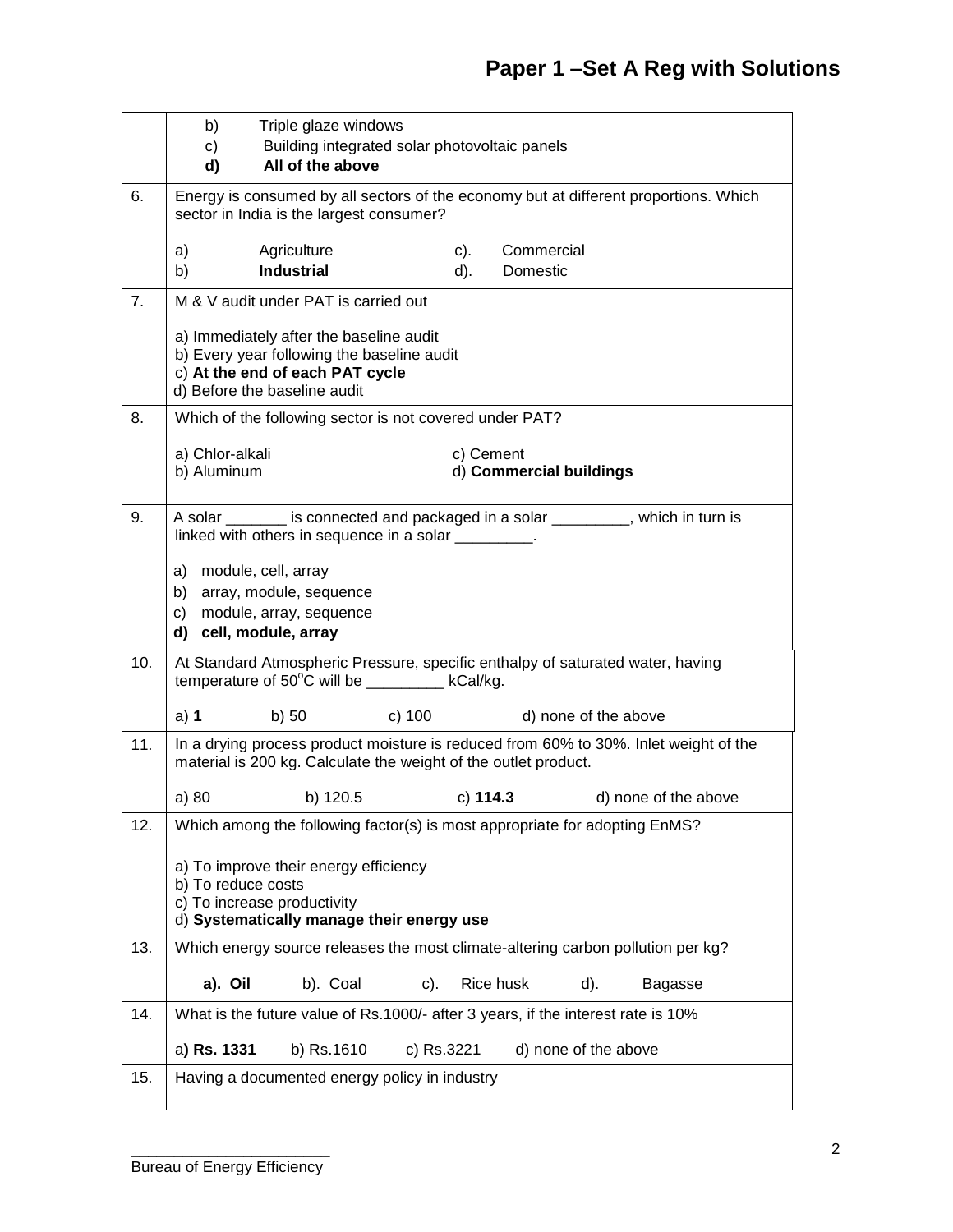|     | a) Satisfies regulations<br>b) Reflects top management commitment<br>c) Indicates availability of energy audit skills<br>d) None of the Above                                                              |  |  |  |  |  |
|-----|------------------------------------------------------------------------------------------------------------------------------------------------------------------------------------------------------------|--|--|--|--|--|
| 16. | Red wood seconds is a measure of                                                                                                                                                                           |  |  |  |  |  |
|     | a) Density b) Viscosity c) Specific gravity d) Flash point                                                                                                                                                 |  |  |  |  |  |
| 17. | Which amongst the following sources of electricity has the highest installed capacity in<br>India?                                                                                                         |  |  |  |  |  |
|     | a) Gas b) Nuclear c) Oil d) Renewables                                                                                                                                                                     |  |  |  |  |  |
| 18. | Energy Intensity is the ratio of                                                                                                                                                                           |  |  |  |  |  |
|     | a) Fuel Consumption / GDP<br>b) GDP/Fuel Consumption<br>c) GDP/ Energy Consumption<br>d) Energy Consumption / GDP                                                                                          |  |  |  |  |  |
| 19. | If Heat Rate of Power plant is 3000 kCal/kWh then efficiency of Power plant will be                                                                                                                        |  |  |  |  |  |
|     | a) 28.67%<br>b) 35%<br>c) 41%<br>d) None of the above                                                                                                                                                      |  |  |  |  |  |
| 20. | In a solar thermal power station, molten salt which is a mixture of 60% sodium nitrate<br>and 40% potassium nitrate is used. It is preferred as it provides an efficient low cost<br>medium to store _____ |  |  |  |  |  |
|     | a. Electrical energy<br><b>Thermal energy</b><br>b.<br>Kinetic energy<br>C.<br>d. Potential energy                                                                                                         |  |  |  |  |  |
| 21. | For every 10°C rise in temperature, the rate of chemical reaction doubles. When the<br>temperature is increased from 30°C to 70°C, the rate of reaction increases _<br>times.                              |  |  |  |  |  |
|     | b) 64<br>$c)$ 16<br>d) none of the above<br>a) 8                                                                                                                                                           |  |  |  |  |  |
| 22. | The producer gas is basically                                                                                                                                                                              |  |  |  |  |  |
|     | CO, $H_2$ and CH <sub>4</sub><br>а.<br>Only $CH4$<br>b.<br>CO and $CH4$<br>c.<br>Only CO and $H_2$<br>d.                                                                                                   |  |  |  |  |  |
| 23. | The essential elements of monitoring and targeting system is                                                                                                                                               |  |  |  |  |  |
|     | b) Reporting<br>a) Recording<br>c) Controlling<br>d) All of the above                                                                                                                                      |  |  |  |  |  |
| 24. | One energy saving certificate (ESCerts) under PAT is equivalent to                                                                                                                                         |  |  |  |  |  |
|     | one ton of carbon<br>a.                                                                                                                                                                                    |  |  |  |  |  |
|     | one MWh of electricity<br>b.<br>one ton of coal<br>C.                                                                                                                                                      |  |  |  |  |  |
|     | one ton of Oil equivalent<br>d.                                                                                                                                                                            |  |  |  |  |  |
| 25. | In an industry the billed electricity consumption for a month is 5.8 lakh kWh. The fixed<br>electricity consumption of the plant is 30000kWh and with a variable electricity                               |  |  |  |  |  |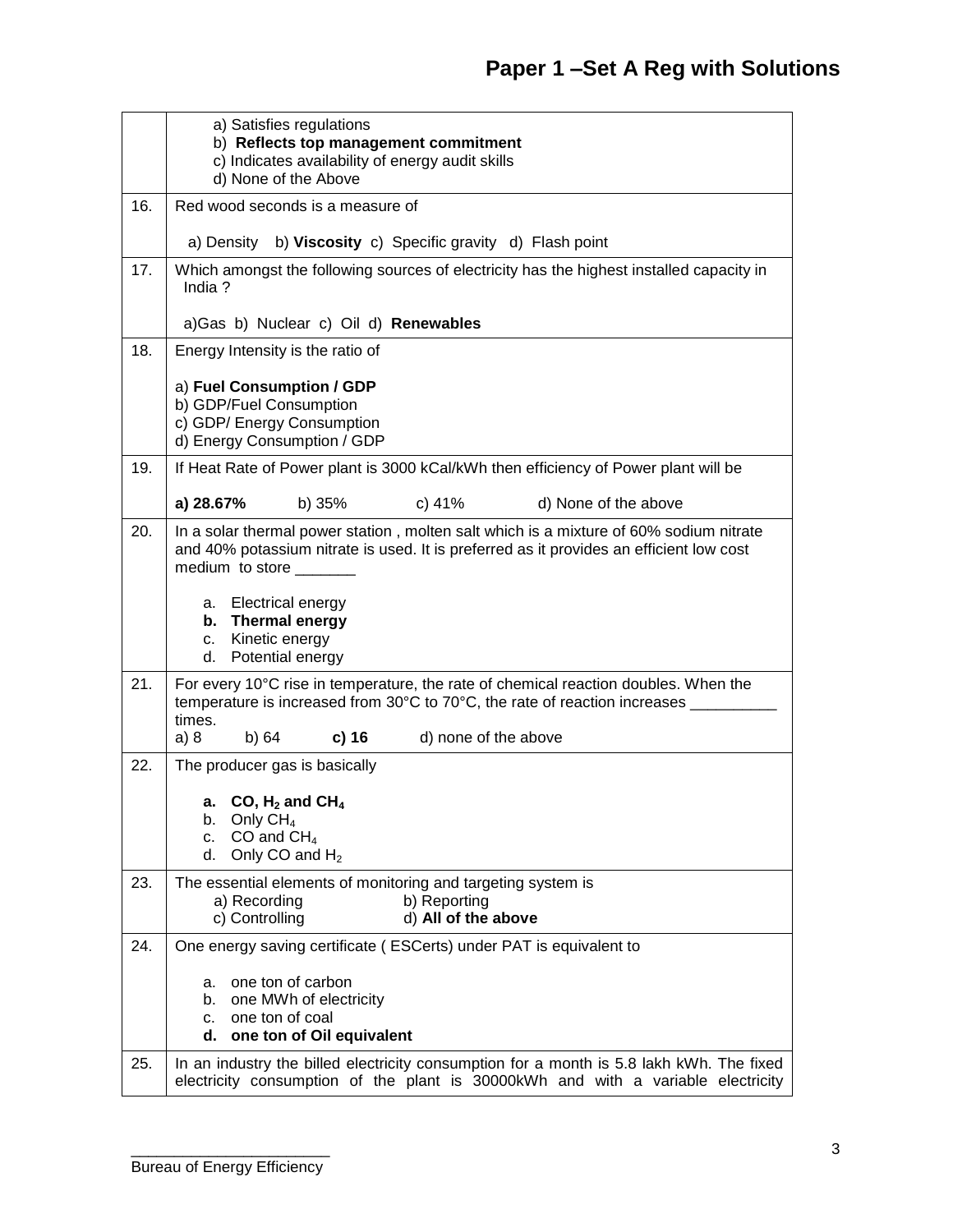# **Paper 1 –Set A Reg with Solutions**

|     | consumption of 11 kWh/ton. Calculate the production of the industry                                          |  |  |  |  |
|-----|--------------------------------------------------------------------------------------------------------------|--|--|--|--|
|     | 50000 tonnes b) 60000 tonnes c) 58000 tonnes d) None of the above<br>a)                                      |  |  |  |  |
| 26. | If the reactive power drawn by a particular load is zero it means the load is operating                      |  |  |  |  |
|     | at<br>b) Unity power factor<br>Lagging power factor<br>a)                                                    |  |  |  |  |
|     | Leading power factor<br>d) none of the above<br>C)                                                           |  |  |  |  |
| 27. | Capital cost are associated with                                                                             |  |  |  |  |
|     | a) Design of Project<br>b) Installation and Commissioning of Project                                         |  |  |  |  |
|     | c) Operation and Maintenance cost of project<br>d) both a and b                                              |  |  |  |  |
| 28. | Any management would like to invest in projects with                                                         |  |  |  |  |
|     | a) Low IRR<br>b) Low ROI                                                                                     |  |  |  |  |
|     | c) Low NPV of future returns<br>d) none of the above                                                         |  |  |  |  |
| 29. | The kilowatt-hour is a unit of                                                                               |  |  |  |  |
|     | c) time<br>a) power<br>b) work<br>d) force.                                                                  |  |  |  |  |
| 30. | Which among the following is a green house gas?                                                              |  |  |  |  |
|     | a) Sulphur Dioxide<br>b) Carbon Monoxide<br>d) Methane<br>c) $NO2$                                           |  |  |  |  |
| 31. | The internal rate of return is the discount rate for which the NPV is                                        |  |  |  |  |
|     | Positive<br>a.                                                                                               |  |  |  |  |
|     | b. Zero                                                                                                      |  |  |  |  |
|     | Negative<br>C.<br>Less than 1<br>d.                                                                          |  |  |  |  |
| 32. | Greenhouse effect is caused by natural affects and anthropogenic effects. If there is no                     |  |  |  |  |
|     | natural greenhouse effect, the Earth's average surface temperature would be around<br>°C.                    |  |  |  |  |
|     | b) 32 c) 14<br>a)0<br>d) - 18                                                                                |  |  |  |  |
| 33. | The quantity of heat required to raise the temperature of a given substance by $1^{\circ}$ C is<br>known as: |  |  |  |  |
|     | b) specific heat<br>c) heat capacity<br>d) latent heat<br>a) sensible heat                                   |  |  |  |  |
| 34. | The Metric Tonne of Oil Equivalent (MTOE) value of 125 tonnes of coal having GCV of<br>4000 kcal/kg is       |  |  |  |  |
|     | c) 100<br>d) 125<br>a) 40<br>b) 50                                                                           |  |  |  |  |
| 35. | A mass balance for energy conservation does not consider which of the following<br>Steam<br>a.               |  |  |  |  |
|     | water<br>b.                                                                                                  |  |  |  |  |
|     | <b>Lubricating oil</b><br>c.<br>d.<br>Raw material                                                           |  |  |  |  |
| 36. | A sling psychrometer is capable of measuring                                                                 |  |  |  |  |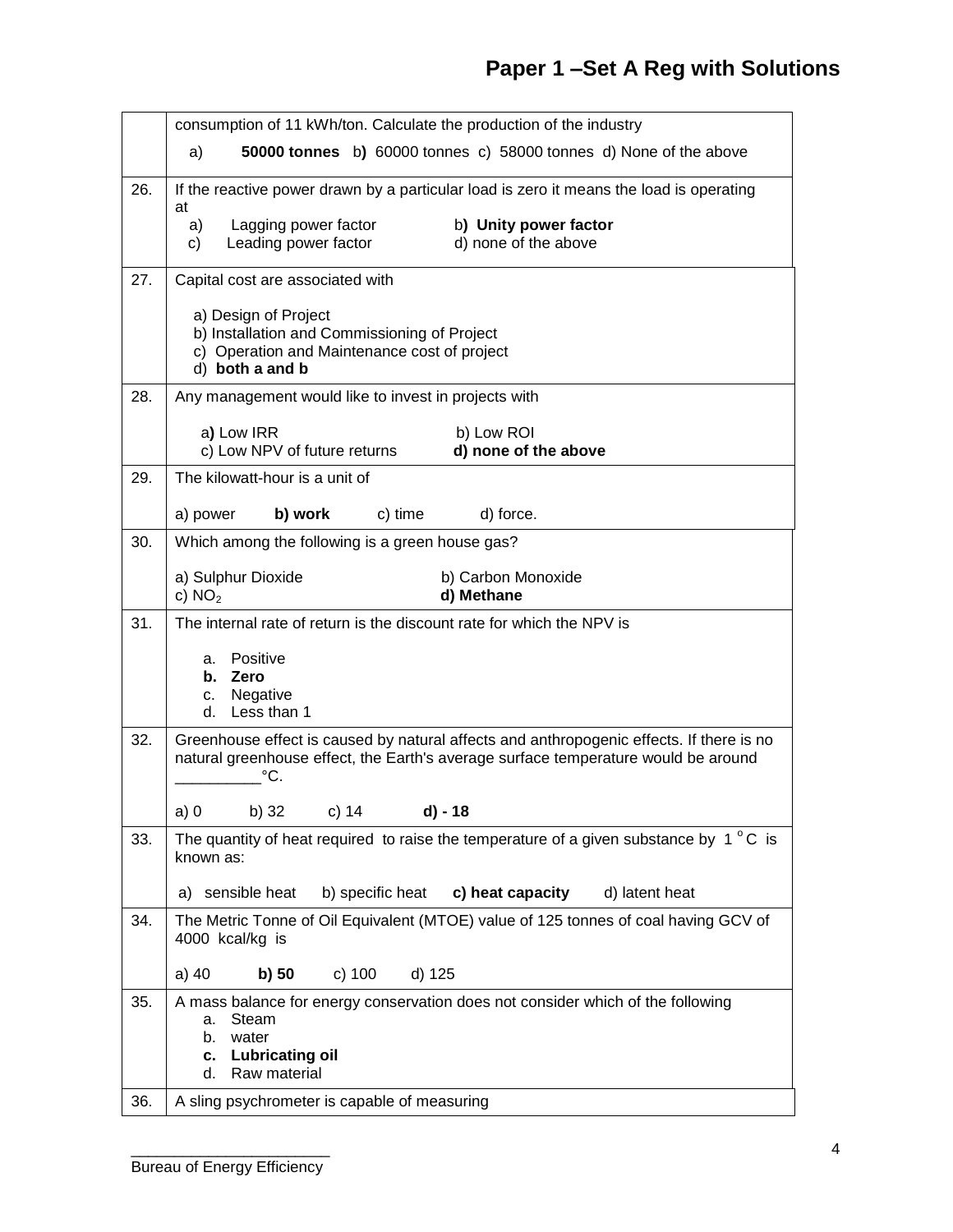|     | a) only dry bulb temperature<br>c) both dry and wet bulb temperature                                                                                                                                                          |                                                                                | b) only wet bulb temperature<br>d) absolute humidity |                                                                                         |
|-----|-------------------------------------------------------------------------------------------------------------------------------------------------------------------------------------------------------------------------------|--------------------------------------------------------------------------------|------------------------------------------------------|-----------------------------------------------------------------------------------------|
| 37. | Which of these is not true of payback period<br>Simple to calculate<br>a.<br>b. Considers cash flow beyond the payback period<br>Shorter the period the better<br>C.<br>Does not take into account, time value of money<br>d. |                                                                                |                                                      |                                                                                         |
| 38. | To judge the attractiveness of any investment, the energy auditor must consider<br>a) Initial capital cost<br>c) salvage value                                                                                                | b) Net operating cash inflows<br>d) all the above                              |                                                      |                                                                                         |
| 39. | In a cumulative sum chart if the graph is going up, it means<br>a. Energy consumption is going up<br>b. Energy consumption is going down<br>c.<br>No inference can be made<br>d.                                              | Specific energy consumption is coming down                                     |                                                      |                                                                                         |
| 40. | Doppler effect principle is used in the following instrument<br>a) lux meter<br>c) infrared thermometer                                                                                                                       |                                                                                | b) ultrasonic flow meter<br>d) flue gas analyzer     |                                                                                         |
| 41. | In a coal fired boiler, hourly consumption of coal is 1300 kg. The ash content in the coal<br>is 6%. Calculate the quantity of ash formed per day. Boiler operates 24 hrs/day.<br>a) 216 kg                                   | b) 300 kg                                                                      | c) 1872 kg                                           | d) none of the above                                                                    |
| 42. | Liquid fuel density is measured by an instrument called<br>a) Tachometer<br>b) hygrometer                                                                                                                                     |                                                                                | c) anemometer                                        | d) none of the above                                                                    |
| 43. | A comparison of the trapping of heat by $CO2$ and $CH4$ is that<br>a) CH <sub>4</sub> traps 21 times more heat in the atmosphere than does $CO2$                                                                              |                                                                                |                                                      |                                                                                         |
|     | b) $CO2$ traps 21 times more heat in the atmosphere than does $CH4$<br>c) the same amount of heat is trapped by both $CO2$ and $CH4$<br>d) none of the above                                                                  |                                                                                |                                                      |                                                                                         |
| 44. | Diagrammatic representation of input and output energy streams of an equipment or<br>system is known as<br>a) mollier diagram<br>c) psychrometric chart                                                                       |                                                                                | b) sankey diagram<br>d) balance diagram              |                                                                                         |
| 45. | ISO 50001:2011 provides a framework of requirements for organizations to:<br>a) Develop a policy for more efficient use of energy<br>c) Fix targets and objectives to meet the policy                                         |                                                                                |                                                      | b) Measure the results<br>d) all of the above                                           |
| 46. | factor of the motor is 0.90 and the motor efficiency is 92%, then the mechanical shaft<br>power output of the motor is                                                                                                        |                                                                                |                                                      | A three phase induction motor is drawing 16 Ampere at 440 Volts. If the operating power |
|     | a) 12.04 kW<br>c) 10.97 kW                                                                                                                                                                                                    |                                                                                | b) 10.09 kW<br>d) None of the above                  |                                                                                         |
| 47. | Absolute pressure is<br>Gauge pressure<br>a.<br>b.<br>Atmospheric pressure<br>c.<br>d.                                                                                                                                        | Gauge pressure + Atmospheric pressure<br>Gauge pressure - Atmospheric pressure |                                                      |                                                                                         |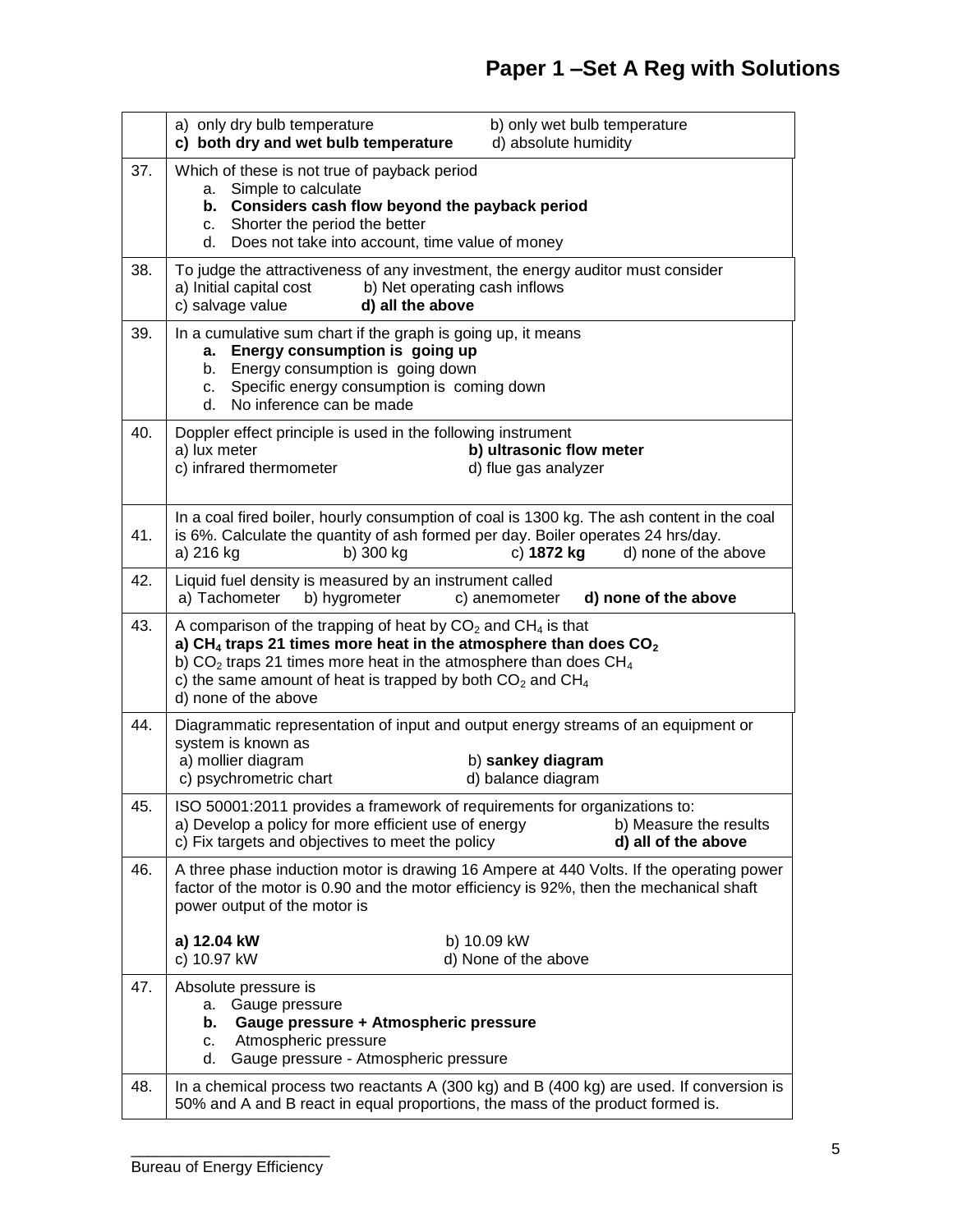|     | a) 300 kg<br>c) 400 kg | b) $350$ kg<br>d) none of the above                                                                                                                                                                                                                            |
|-----|------------------------|----------------------------------------------------------------------------------------------------------------------------------------------------------------------------------------------------------------------------------------------------------------|
| 49. |                        | What is the expected power output in watts from a wind turbine with 6m diameter rotor,<br>a coefficient of performance 0.45, generator efficiency 0.8, a gear box efficiency 0.90<br>and wind speed of 11m/sec                                                 |
|     | a.<br>b.               | 4875 watts<br>1100 watts<br>$c.$ 7312 watts<br>d. $73.12 \text{ kW}$                                                                                                                                                                                           |
| 50. | b.<br>C.               | The lowest theoretical temperature to which water can be cooled in a cooling tower is<br>a. Difference between DBT and WBT of the atmospheric air<br>Average DBT and WBT of the atmospheric air<br>DBT of the atmospheric air<br>d. WBT of the atmospheric air |

*…….……. End of Section – I ………..….*

### **Section – II: SHORT DESCRIPTIVE QUESTIONS**

| $S-1$   | Give relationship between Absolute and Gauge pressures. Give 4<br>different units used in pressure measurement.                                                                                                                                                                                                                                                                                                                                                                                                                                                                                                                |  |  |
|---------|--------------------------------------------------------------------------------------------------------------------------------------------------------------------------------------------------------------------------------------------------------------------------------------------------------------------------------------------------------------------------------------------------------------------------------------------------------------------------------------------------------------------------------------------------------------------------------------------------------------------------------|--|--|
| Ans     | Absolute pressure is zero-referenced against a perfect vacuum, so it is equal to gauge<br>pressure plus atmospheric pressure.<br>Gauge pressure is zero-referenced against ambient air pressure, so it is equal to absolute<br>pressure minus atmospheric pressure. (Negative signs are usually omitted)<br>Absolute Pressure = Prevailing Atmospheric Pressure + Gauge Pressure<br>(NOTE: also please refer guide book-1 pg-70)<br>The four units of pressure measurement are:<br>Pascal<br>i)<br>kg / $cm2$<br>ii)<br>iii)<br>Atmospheric<br>mm of mercury<br>iv)<br>Meters of water column<br>V)<br>Pounds / $inch2$<br>vi) |  |  |
| $S - 2$ | A plant is using 6 tonnes / day of coal to generate steam. The calorific of coal is 3300<br>kcal/kg. The cost of coal is Rs 4200/tonne . The plant substitutes coal with agro-residue,<br>as a boiler fuel, which has a calorific value of 3100 kcal/kg and costs Rs 1800/tonne.<br>Calculate the annual cost savings at 300 days of operation, assuming the boiler efficiency<br>remains same at 72% for coal and agro residue as fuel.                                                                                                                                                                                       |  |  |
| Ans     | Useful energy to generate steam by 6 tonnes of coal per day<br>$= 6000 \times 3300 \times 0.72 = 14256000$ kcal/day                                                                                                                                                                                                                                                                                                                                                                                                                                                                                                            |  |  |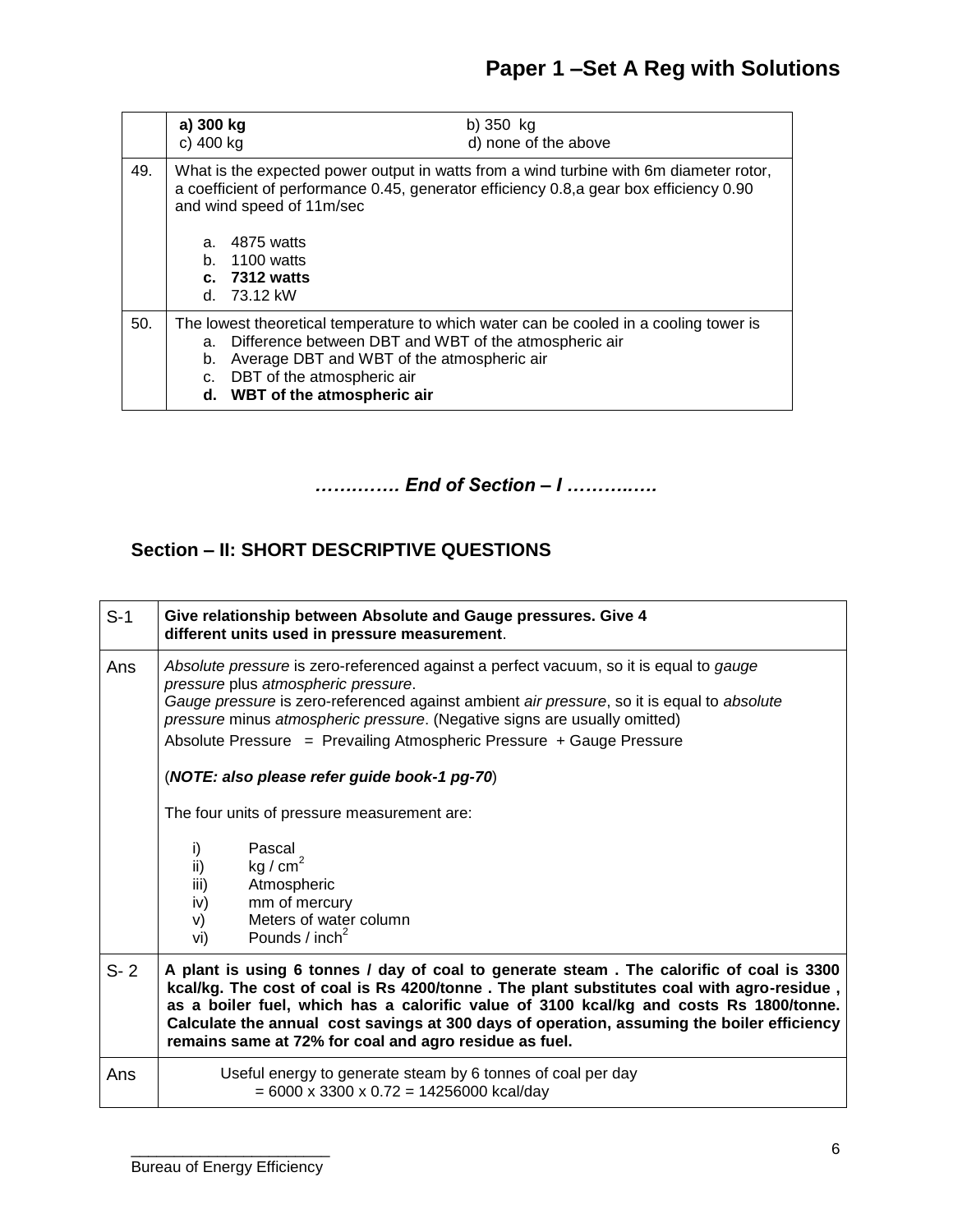|         | To deliver 14256000kcal/day, daily amount of rice husk required<br>$= 14256000 = 6387$ kg/day<br>3100 x 0.72<br>Daily saving = $\frac{6000}{x}$ 4200 - $\frac{6387}{x}$ x 1800<br>1000<br>1000<br>$= 25200 - 11497$<br>$=$ Rs 13703/-<br>Annual saving=13703 x 300<br>$=$ Rs 41,10,900/-                                                                                    |  |  |  |  |  |
|---------|-----------------------------------------------------------------------------------------------------------------------------------------------------------------------------------------------------------------------------------------------------------------------------------------------------------------------------------------------------------------------------|--|--|--|--|--|
| $S - 3$ | Explain how an ESCO model works?                                                                                                                                                                                                                                                                                                                                            |  |  |  |  |  |
|         | ESCOs are usually companies that provide a complete energy project service, from assessment<br>to design to construction or installation, along with engineering and project management services<br>and financing.<br>The ESCO will usually offer the following performance contract options.<br>Fixed fee<br><b>Shared Savings</b><br>Guaranteed savings                   |  |  |  |  |  |
| $S-4$   | The annual fuel cost of boiler operation in a plant is Rs.10 Lakhs. The boiler with 65%<br>efficiency is now replaced by a new one with 78% efficiency. What is the annual cost<br>savings?                                                                                                                                                                                 |  |  |  |  |  |
|         | Existing efficiency = 65%                                                                                                                                                                                                                                                                                                                                                   |  |  |  |  |  |
|         | Proposed efficiency=78%                                                                                                                                                                                                                                                                                                                                                     |  |  |  |  |  |
|         | Annual fuel cost = $Rs. 10$ Lakhs                                                                                                                                                                                                                                                                                                                                           |  |  |  |  |  |
|         | Annual cost savings = annual fuel cost $*(1-(EffN/EffN))$                                                                                                                                                                                                                                                                                                                   |  |  |  |  |  |
|         | $= 10 \times ((1-(0.65/0.78)))$                                                                                                                                                                                                                                                                                                                                             |  |  |  |  |  |
|         | $=$ Rs. 1,66,667 per annum                                                                                                                                                                                                                                                                                                                                                  |  |  |  |  |  |
| $S-5$   | A tank containing 600 kg of kerosene is to be heated from 10°C to 40°C in 20 minutes,<br>using 4 bar (g) steam. The kerosene has a specific heat capacity of 2.0 kJ/kg °C over that<br>temperature range. Latent heat of steam (hfg) at 4.0 bar g is 2108.1 kJ/kg. The tank is well<br>insulated and heat losses are negligible.<br>Determine the steam flow rate in kg/hr. |  |  |  |  |  |
|         | $Q = 600$ kg x 2 kJ/kg <sup>o</sup> C x (40-10) <sup>o</sup> C/(1200)                                                                                                                                                                                                                                                                                                       |  |  |  |  |  |
|         | $= 30$ kJ/sec                                                                                                                                                                                                                                                                                                                                                               |  |  |  |  |  |
|         | Therefore mass of steam = $30 \text{ kJ/sec}$ x3600 / 2108 .1 kJ/kg                                                                                                                                                                                                                                                                                                         |  |  |  |  |  |
|         | $= 51.23$ kg/h                                                                                                                                                                                                                                                                                                                                                              |  |  |  |  |  |
| $S - 6$ | Feed water is provided to a boiler at 70°C from the feed water tank. The<br>temperature of condensate water returning to the tank is 86°C, while the                                                                                                                                                                                                                        |  |  |  |  |  |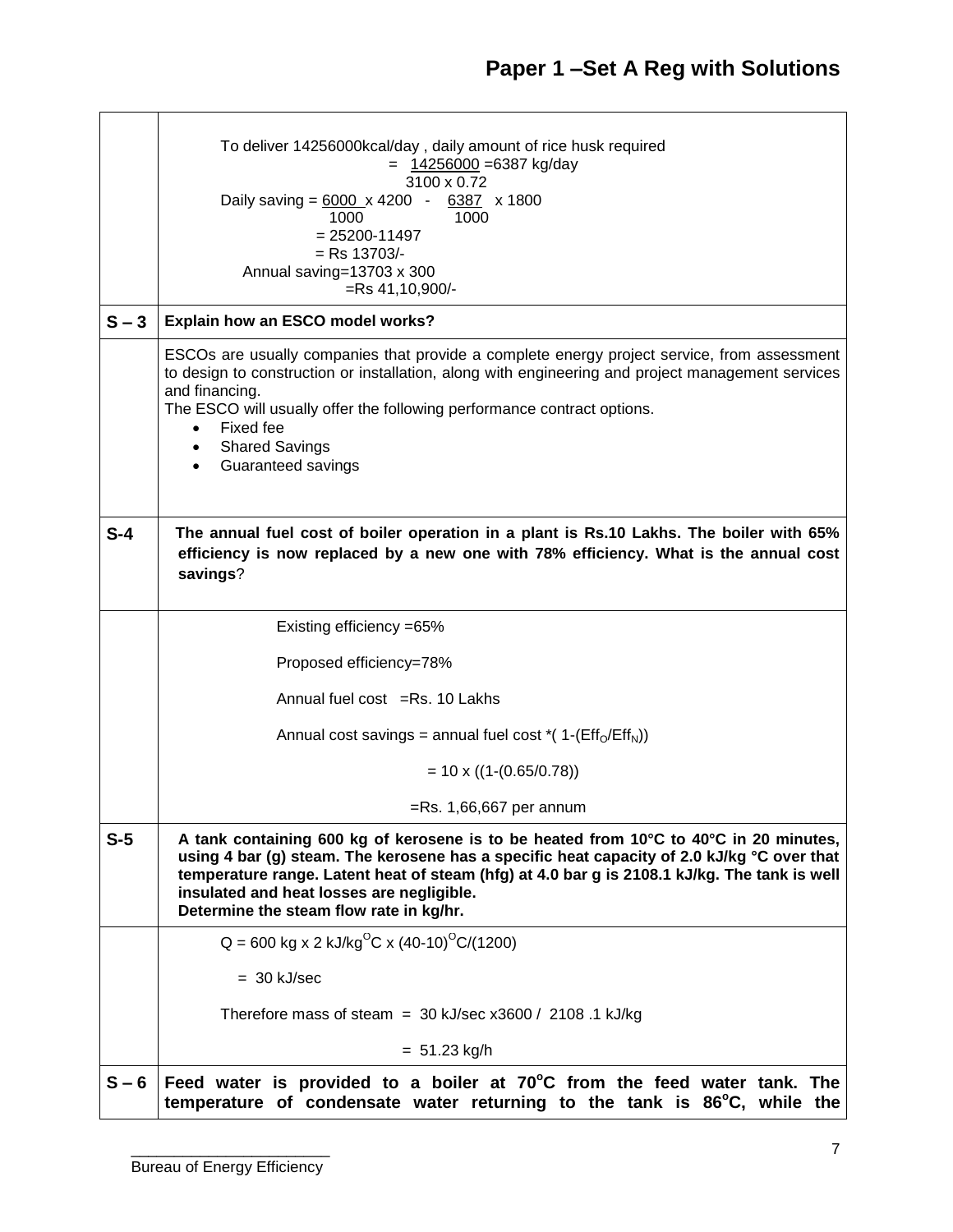|         | temperature of makeup water is 27°C. Determine the amount of condensate water<br>that can be recovered?                                                                                                                                                                                                                                                                                                                                                                                                                                                                                                                                                                                                                                  |  |  |  |
|---------|------------------------------------------------------------------------------------------------------------------------------------------------------------------------------------------------------------------------------------------------------------------------------------------------------------------------------------------------------------------------------------------------------------------------------------------------------------------------------------------------------------------------------------------------------------------------------------------------------------------------------------------------------------------------------------------------------------------------------------------|--|--|--|
|         | Make-up water 27 °C and x units<br>Condensate $86^{\circ}$ C and $(1-x)$ unit<br>→ Feed water 70°C and 1 unit<br>Performing a mass & heat balance yields,<br>(i.e: $mCpdT_{Cond}$ + $mCpdT_{MakeUp}$ = $mCpdT_{FeedWater}$ )<br>$(27)(x)(1) + (86)(1-x)(1) = 70(1)(1)$<br>Therefore, $x = 0.27$ or 27% of make-up water.<br>Hence, condensate recovered = 73%                                                                                                                                                                                                                                                                                                                                                                            |  |  |  |
| $S - 7$ | In a textile manufacturing unit, wet cloth is dried in a stenter. The cloth entering the stenter<br>has a moisture of 52% while that leaving the stenter is 96% dry. If the production rate<br>(output) from the stenter is 200 Kg/hr, what is the quantity of steam required per hour, if<br>the steam enters the stenter with an enthalpy of 660 kcal/kg. The condensate leaving the<br>stenter is at 170°C Consider drying to take place at atmospheric pressure where the latent<br>heat of water is 540 Kcal/Kg.                                                                                                                                                                                                                    |  |  |  |
|         | Stenter output<br>$= 200$ kgs/hr<br>Bone dry cloth in output = $200 \times 0.96 = 192$ kgs.<br>Moisture in output $= 8$ kgs.<br>Moisture in input $= 52\%$<br>Bone dry cloth in input = $48\%$<br>Total weight of input cloth $= 192/0.48 = 400$ kg/hr<br>Quantity of water evaporated $= 400 - 200 = 200$ kg/hr<br>Assuming sensible heat in steam at 170 $^{\circ}$ C = 170 kcal/kg<br>Quantity of steam required<br>$= (200 \times 540)/(660 - 170)$<br>$= 220.4$ kg/hr                                                                                                                                                                                                                                                               |  |  |  |
| $S - 8$ | The average monthly electricity consumption in an Aluminium producing unit is 12.35 lac<br>kWh. The other energy sources used in the manufacturing process are Furnace oil (GCV-<br>9660 kcal/Ltr) and HSD (GCV-9410 kcal/Ltr). If the annual fuel oil consumption is 5760 kL of<br>Furnace oil (sp. gr. 0.92) and 720 kL of HSD (sp. gr. 0.88), determine if the unit qualifies as a<br><b>Designated Consumer under the EC Act?</b>                                                                                                                                                                                                                                                                                                    |  |  |  |
|         | $= 1 \times 10^7$ kcal<br>1 Mtoe<br>Annual electrical energy consumption = $12.35 \times 12 = 148.2$ lac Kwh<br>$=$ (148.2 x 10 <sup>5</sup> x 860)/(1 x 10 <sup>7</sup> )<br>Equivalent heat energy<br>$= 1274.52$ Mtoe<br>(i)<br>Annual Furnace oil consumption<br>$= 5760$ kL<br>$= (5760 \times 1000 \times 9660)/(1 \times 10^{7})$<br>Equivalent heat energy<br>$= 5564.16$ Mtoe<br>(iii)<br>Annual HSD consumption<br>$= 720$ kL<br>$= (720 \times 1000 \times 9410)/(1 \times 10^{7})$<br>Equivalent heat energy<br>$= 677.52$ Mtoe<br>(iii)<br>Total annual energy consumption<br>$= 1274.52 + 5564.16 + 677.52$<br>$= 7516.2$ Mtoe<br>To be a designated consumer, the minimum annual energy consumption (in aluminium sector) |  |  |  |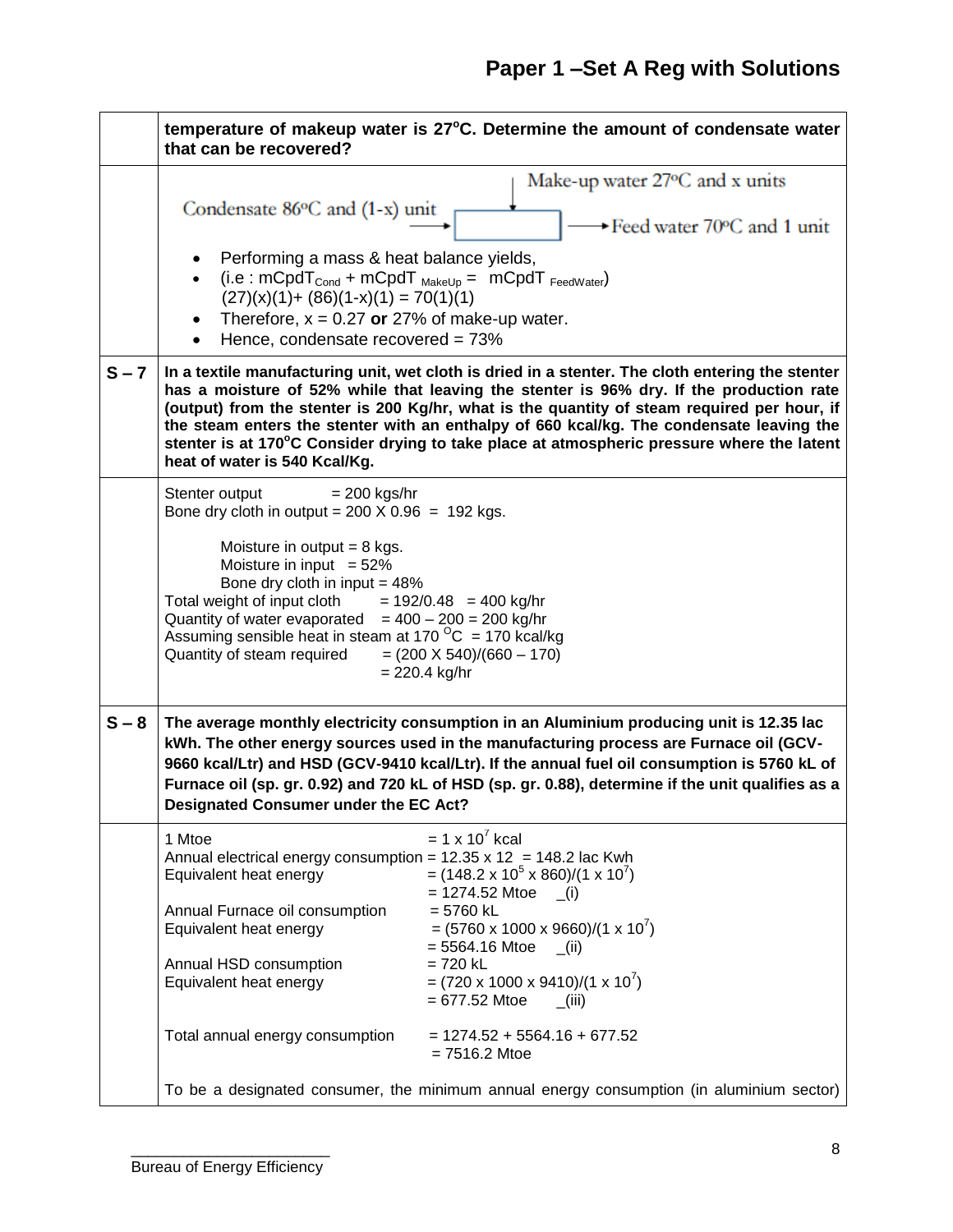should be 7500 Mtoe. As the plant exceeds this threshold limit, it qualifies to be a designated consumer.

*…….……. End of Section – II ………..….*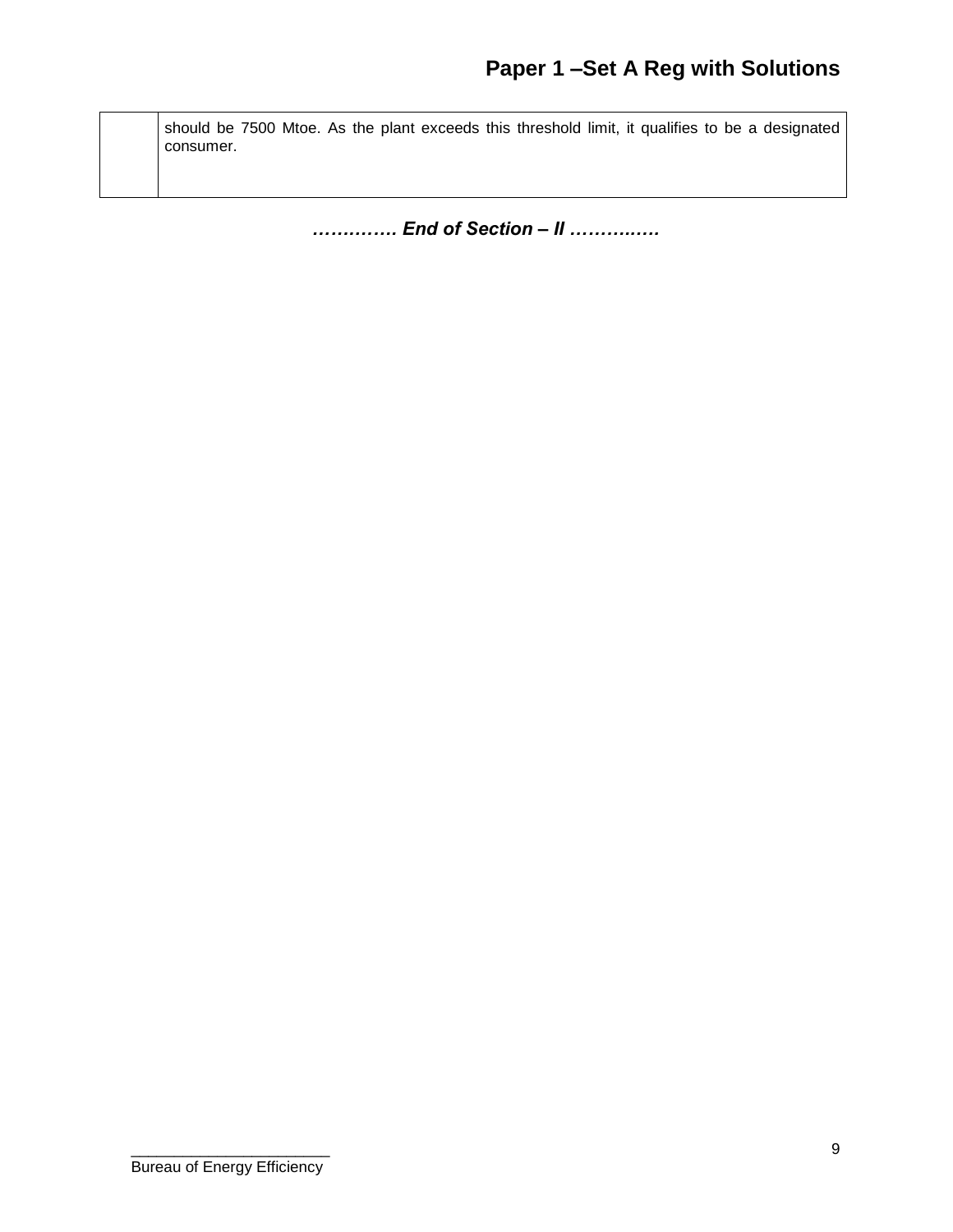## **Section – III: LONG DESCRIPTIVE QUESTIONS**

| $L - 1$ | The integrated paper plant has produced 119366 MT of paper during the year 2012-13. The<br>management has implemented various energy conservation measures as part of PAT scheme<br>and reduced the specific energy consumption from 53 GJ/ tonne of product to 50 GJ/tonne of<br>product. The actual production during the assessment year (2014-15) is 124141 MT. Calculate<br>the plant energy performance and state your inference. |  |  |  |  |
|---------|-----------------------------------------------------------------------------------------------------------------------------------------------------------------------------------------------------------------------------------------------------------------------------------------------------------------------------------------------------------------------------------------------------------------------------------------|--|--|--|--|
| Ans     | $= 119366$ MT<br>Reference year production<br>Reference year specific energy consumption<br>$= 53$ GJ/tonne of product<br>Assessment year production<br>$= 124141$ MT<br>Assessment year specific energy consumption<br>$=$ 50 GJ/tonne of product                                                                                                                                                                                      |  |  |  |  |
|         | $Production\ Factor = \frac{Assessment\ year's\ production}{Reference\ year's\ production}$                                                                                                                                                                                                                                                                                                                                             |  |  |  |  |
|         | production factor = $(124141 / 119366) = 1.04$                                                                                                                                                                                                                                                                                                                                                                                          |  |  |  |  |
|         | Reference year's energy consumption, GJ                                                                                                                                                                                                                                                                                                                                                                                                 |  |  |  |  |
|         | = Reference year's specific energy consumption, $\frac{GJ}{MT}$ X Reference year'sProduction, MT<br>$= 53 \times 119366 = 6326398$ GJ                                                                                                                                                                                                                                                                                                   |  |  |  |  |
|         | Assessment year's energy consumption, GJ                                                                                                                                                                                                                                                                                                                                                                                                |  |  |  |  |
|         | = Assessment year's specific energy consumption, $\frac{GJ}{MT}$ X Assessment year'sProduction, MT                                                                                                                                                                                                                                                                                                                                      |  |  |  |  |
|         | $=50 \times 124141 = 6207050$ GJ                                                                                                                                                                                                                                                                                                                                                                                                        |  |  |  |  |
|         | Reference year's equivalent energy use, GJ<br>$=$ Reference year's energy consumption, GJ X Production factor                                                                                                                                                                                                                                                                                                                           |  |  |  |  |
|         | $= 6326398$ GJ x 1.04 $= 6579454$ GJ                                                                                                                                                                                                                                                                                                                                                                                                    |  |  |  |  |
|         | Plant Energy performance, %                                                                                                                                                                                                                                                                                                                                                                                                             |  |  |  |  |
|         | $=\frac{Reference\ year\ 's\ equivalent\ -\ Assessment\ years\ energy}{Reference\ year\ 's\ equivalent\ energy} \ x\ 100$                                                                                                                                                                                                                                                                                                               |  |  |  |  |
|         | $= ((6579454 - 6207050) / 6579454)$ x 100                                                                                                                                                                                                                                                                                                                                                                                               |  |  |  |  |
|         | $= 5.66%$                                                                                                                                                                                                                                                                                                                                                                                                                               |  |  |  |  |
|         | Plant Energy performance, $% = 5.66$                                                                                                                                                                                                                                                                                                                                                                                                    |  |  |  |  |
|         | Inference : plant energy performance is positive and hence the plant is achieving energy savings.                                                                                                                                                                                                                                                                                                                                       |  |  |  |  |
|         | a) A 20 kW, 415V, 38A, 4 pole, 50 Hz, 3 phase rated squirrel cage induction motor has a full<br>load                                                                                                                                                                                                                                                                                                                                    |  |  |  |  |
|         | efficiency and power factor of 88% and 0.85 respectively. An energy auditor measures the                                                                                                                                                                                                                                                                                                                                                |  |  |  |  |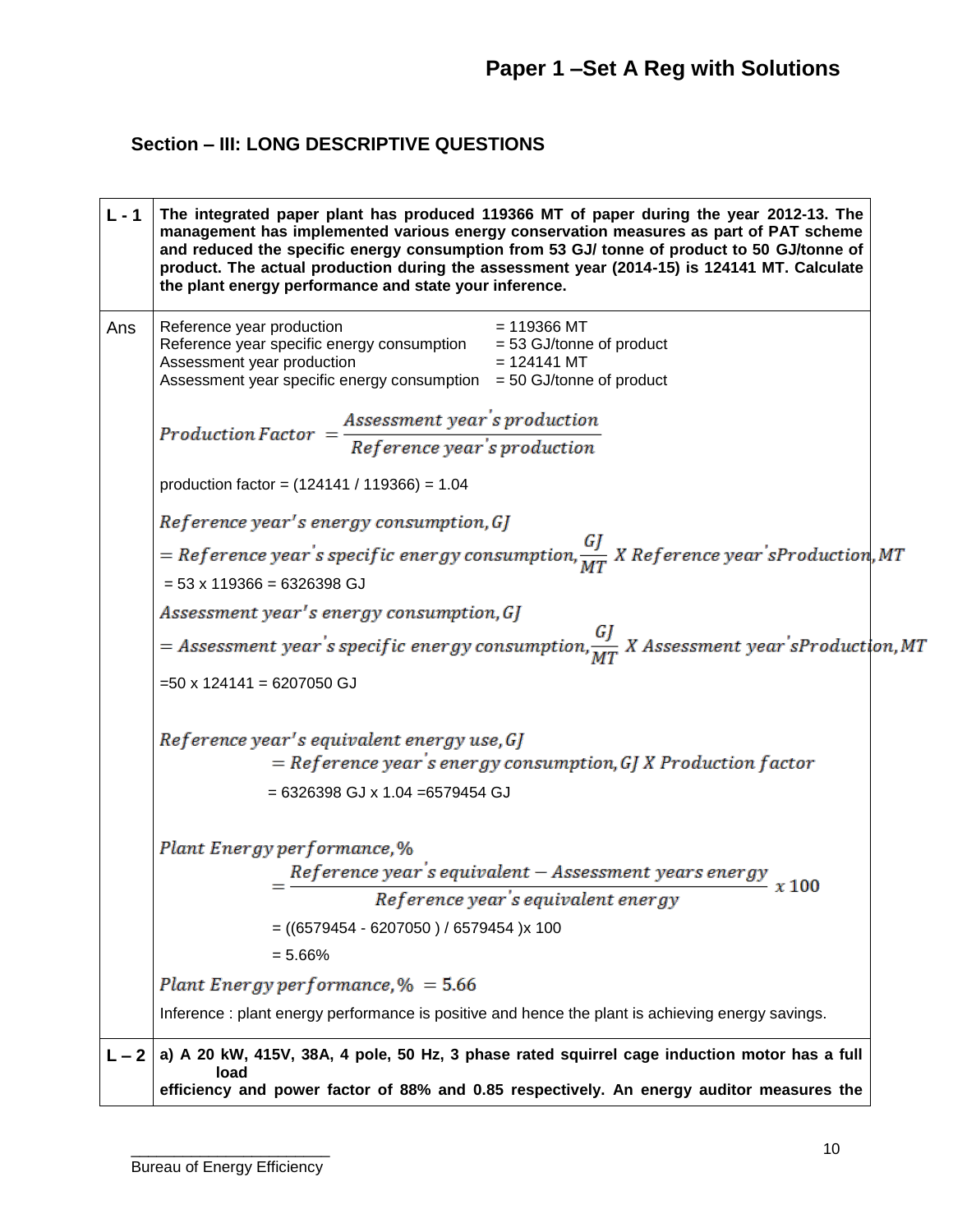|         | following<br>operating data of the motor.<br>1) Supply voltage= 408V<br><b>Current drawn= 30A</b><br>2)<br>3) PF=0.83<br>Find out the following at motor operating conditions.<br>1) Power input in kW<br>% motor loading<br>2)<br>b) List five energy saving measures in your home                                                                                                                                                                                                                                                                                                                                                                                                                                                                                                                       |                 |                  |                                     |                |  |  |
|---------|-----------------------------------------------------------------------------------------------------------------------------------------------------------------------------------------------------------------------------------------------------------------------------------------------------------------------------------------------------------------------------------------------------------------------------------------------------------------------------------------------------------------------------------------------------------------------------------------------------------------------------------------------------------------------------------------------------------------------------------------------------------------------------------------------------------|-----------------|------------------|-------------------------------------|----------------|--|--|
| Ans     | 1) Power input<br>a)<br>$= 1.732*408*30*0.83$<br>$= 17.60$ kW<br>2) % motor loading = $[17.60/(20/0.88)]*100$<br>$=[(17.60/22.73)]*100$<br>$= 77.43%$                                                                                                                                                                                                                                                                                                                                                                                                                                                                                                                                                                                                                                                     |                 |                  |                                     |                |  |  |
|         | b)<br>Replacement of inefficient electric lamps with efficient electric lamps<br>Using star labeled household appliances like A/c's, Refrigerator, Lamps, Fans<br>Using Solar water heating systems for hot water requirements to minimize use of electric<br>$\bullet$<br>geysers<br>Using Solar PV systems for electricity generation<br>$\bullet$<br>Proper ventilation maximizing the use of natural light<br>$\bullet$<br>Switching off all equipment when not required<br>$\bullet$<br>Using pressure cooker for cooking food<br>$\bullet$<br>Maximizing the use of low fire burner (SIM) in the gas stove<br>$\bullet$<br>Using A/Cs at setpoint of 21°C-23°C instead of 16°C<br>Placing the fridge so that the rear (condenser coils) are located where there is proper air<br>$\bullet$<br>flow. |                 |                  |                                     |                |  |  |
| $L - 3$ | The cash flows in two different energy conservation projects are given in the table below. Please help<br>the management of an infrastructure company to decide which project to invest in as the<br>management is interested in investing in only one project. The company is likely to consider any<br>project which gives a minimum return on investment of 18%. Please justify your choice.                                                                                                                                                                                                                                                                                                                                                                                                           |                 |                  |                                     |                |  |  |
|         |                                                                                                                                                                                                                                                                                                                                                                                                                                                                                                                                                                                                                                                                                                                                                                                                           |                 | <b>Project A</b> | (Amount in Rs.)<br><b>Project B</b> |                |  |  |
|         | Investment                                                                                                                                                                                                                                                                                                                                                                                                                                                                                                                                                                                                                                                                                                                                                                                                |                 | 17,50,000/-      | 12,00,000/-                         |                |  |  |
|         | Year                                                                                                                                                                                                                                                                                                                                                                                                                                                                                                                                                                                                                                                                                                                                                                                                      | <b>Expenses</b> | <b>Savings</b>   | <b>Expenses</b>                     | <b>Savings</b> |  |  |
|         | 1                                                                                                                                                                                                                                                                                                                                                                                                                                                                                                                                                                                                                                                                                                                                                                                                         |                 | 4,00,000         |                                     | 4,50,000       |  |  |
|         | $\overline{2}$                                                                                                                                                                                                                                                                                                                                                                                                                                                                                                                                                                                                                                                                                                                                                                                            |                 | 4,00,000         |                                     | 4,00,000       |  |  |
|         | 3                                                                                                                                                                                                                                                                                                                                                                                                                                                                                                                                                                                                                                                                                                                                                                                                         |                 | 4,00,000         |                                     | 3,50,000       |  |  |
|         | 4                                                                                                                                                                                                                                                                                                                                                                                                                                                                                                                                                                                                                                                                                                                                                                                                         |                 | 4,00,000         |                                     | 3,00,000       |  |  |
|         | 5                                                                                                                                                                                                                                                                                                                                                                                                                                                                                                                                                                                                                                                                                                                                                                                                         | 1,00,000        | 6,00,000         |                                     | 2,50,000       |  |  |
|         | $\,6$                                                                                                                                                                                                                                                                                                                                                                                                                                                                                                                                                                                                                                                                                                                                                                                                     |                 | 6,00,000         |                                     | 2,00,000       |  |  |
|         | $\overline{7}$<br>6,00,000<br>1,16,650                                                                                                                                                                                                                                                                                                                                                                                                                                                                                                                                                                                                                                                                                                                                                                    |                 |                  |                                     |                |  |  |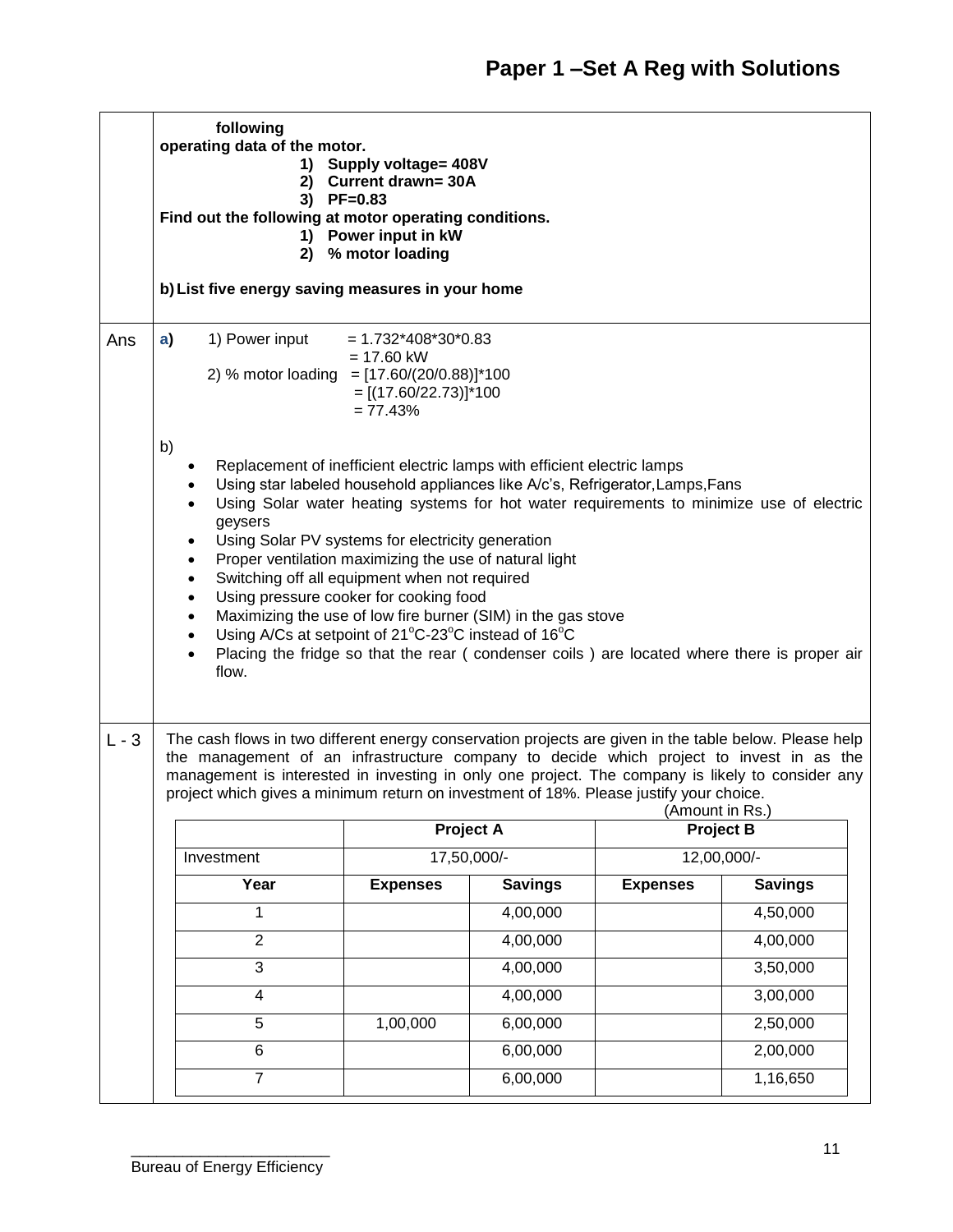# **Paper 1 –Set A Reg with Solutions**

|         |                                                                                                                                                                                                                                                                                                                                                            |                                                                                                                                                                                                                                                                                                                   | 8                       |                                              | 3,80,300                                                                                   |                                |                                                                                                                                                                                                                                                                |  |
|---------|------------------------------------------------------------------------------------------------------------------------------------------------------------------------------------------------------------------------------------------------------------------------------------------------------------------------------------------------------------|-------------------------------------------------------------------------------------------------------------------------------------------------------------------------------------------------------------------------------------------------------------------------------------------------------------------|-------------------------|----------------------------------------------|--------------------------------------------------------------------------------------------|--------------------------------|----------------------------------------------------------------------------------------------------------------------------------------------------------------------------------------------------------------------------------------------------------------|--|
| Ans     | As the investments required in both the cases as well as their durations are different, the prudent<br>method to compare the two projects would be to calculate their NPV.                                                                                                                                                                                 |                                                                                                                                                                                                                                                                                                                   |                         |                                              |                                                                                            |                                |                                                                                                                                                                                                                                                                |  |
|         | a)                                                                                                                                                                                                                                                                                                                                                         | NPV of Project A @ 18% = $(-1750000 / (1+0.18)^{0}) + (4,00,000 / (1+0.18)^{1}) + (4,00,000 /$<br>$(1+0.18)^2$ +(4,00,000 / $(1+0.18)^3$ )+ $(4,00,000$ / $(1+0.18)^4$ ) +( $(6,00,000-100000)$ / $(1+0.18)^5$ )+<br>$(6,00,000 / (1+0.18)^{6}) + (6,00,000 / (1+0.18)^{7}) + (3,80,300 / (1+0.18)^{8}) = 57,367$ |                         |                                              |                                                                                            |                                |                                                                                                                                                                                                                                                                |  |
|         | NPV of Project B @ 18% = $(-1200000 / (1+0.18)^{0}) + (4,50,000 / (1+0.18)^{1}) + (4,00,000 /$<br>b)<br>$(1+0.18)^2$ ) +(3,50,000 / (1+0.18) <sup>3</sup> )+ (3,00,000 / (1+0.18) <sup>4</sup> ) +(2,50,000 / (1+0.18) <sup>5</sup> )+ (2,00,000 /<br>$(1+0.18)^{6}$ ) +(1,16,650 / (1+0.18) <sup>7</sup> )<br>$= 57370$                                   |                                                                                                                                                                                                                                                                                                                   |                         |                                              |                                                                                            |                                |                                                                                                                                                                                                                                                                |  |
|         |                                                                                                                                                                                                                                                                                                                                                            |                                                                                                                                                                                                                                                                                                                   |                         | project would be the choice between the two. |                                                                                            |                                | Since both the projects are having the same NPV at 18%, both the projects are worth<br>considering. However, by increasing the rate 20% if one of the projects shows higher NPV, that                                                                          |  |
|         | NPV of Project A @ 20% = $(-1750000 / (1+0.2)^0) + (4,00,000 / (1+0.2)^1) + (4,00,000 / (1+0.2)^2)$<br>c)<br>+(4,00,000 / (1+0.2) <sup>3</sup> )+ (4,00,000 / (1+0.2) <sup>4</sup> ) +((6,00,000-100000) / (1+0.2) <sup>5</sup> )+ (6,00,000 /<br>$(1+0.2)^{6}$ ) +(6,00,000 / (1+0.2) <sup>7</sup> )+ (3,80,300 / (1+0.2) <sup>8</sup> )<br>$=$ (-) 56734 |                                                                                                                                                                                                                                                                                                                   |                         |                                              |                                                                                            |                                |                                                                                                                                                                                                                                                                |  |
|         | d)                                                                                                                                                                                                                                                                                                                                                         |                                                                                                                                                                                                                                                                                                                   | $+(1,16,650/(1+0.2)^7)$ |                                              |                                                                                            |                                | NPV of Project B @ 20% = $(-1200000 / (1+0.2)^0) + (4,50,000 / (1+0.2)^1) + (4,00,000 / (1+0.2)^2)$<br>+(3,50,000 / (1+0.2) <sup>3</sup> )+ (3,00,000 / (1+0.2) <sup>4</sup> ) +(2,50,000 / (1+0.2) <sup>5</sup> )+ (2,00,000 / (1+0.2) <sup>6</sup> )<br>3.86 |  |
|         |                                                                                                                                                                                                                                                                                                                                                            |                                                                                                                                                                                                                                                                                                                   |                         |                                              | As the NPV of project B at 20% is higher than that of Project A, Project B is recommended. |                                |                                                                                                                                                                                                                                                                |  |
| $L - 4$ |                                                                                                                                                                                                                                                                                                                                                            | below;                                                                                                                                                                                                                                                                                                            |                         |                                              |                                                                                            |                                | The energy consumption pattern in a steel re rolling mill over 8 month period is provided in the table                                                                                                                                                         |  |
|         |                                                                                                                                                                                                                                                                                                                                                            |                                                                                                                                                                                                                                                                                                                   | <b>Month</b>            | <b>Production (Tons)</b>                     |                                                                                            | <b>Coal Consumption (Tons)</b> |                                                                                                                                                                                                                                                                |  |
|         |                                                                                                                                                                                                                                                                                                                                                            |                                                                                                                                                                                                                                                                                                                   | 1                       | 488                                          |                                                                                            | 422                            |                                                                                                                                                                                                                                                                |  |
|         |                                                                                                                                                                                                                                                                                                                                                            |                                                                                                                                                                                                                                                                                                                   | $\overline{2}$          | 553                                          |                                                                                            | 412                            |                                                                                                                                                                                                                                                                |  |
|         |                                                                                                                                                                                                                                                                                                                                                            |                                                                                                                                                                                                                                                                                                                   | $\overline{3}$          | 455                                          |                                                                                            | 411                            |                                                                                                                                                                                                                                                                |  |
|         |                                                                                                                                                                                                                                                                                                                                                            |                                                                                                                                                                                                                                                                                                                   | $\overline{4}$          | 325                                          |                                                                                            | 363                            |                                                                                                                                                                                                                                                                |  |
|         |                                                                                                                                                                                                                                                                                                                                                            |                                                                                                                                                                                                                                                                                                                   | 5                       | 488                                          |                                                                                            | 438                            |                                                                                                                                                                                                                                                                |  |
|         |                                                                                                                                                                                                                                                                                                                                                            |                                                                                                                                                                                                                                                                                                                   | 6                       | 585                                          |                                                                                            | 426                            |                                                                                                                                                                                                                                                                |  |
|         |                                                                                                                                                                                                                                                                                                                                                            |                                                                                                                                                                                                                                                                                                                   | $\overline{7}$          | 455                                          |                                                                                            | 414                            |                                                                                                                                                                                                                                                                |  |
|         |                                                                                                                                                                                                                                                                                                                                                            |                                                                                                                                                                                                                                                                                                                   | 8                       | 419                                          |                                                                                            | 396                            |                                                                                                                                                                                                                                                                |  |
|         | Estimate,                                                                                                                                                                                                                                                                                                                                                  |                                                                                                                                                                                                                                                                                                                   |                         |                                              |                                                                                            |                                |                                                                                                                                                                                                                                                                |  |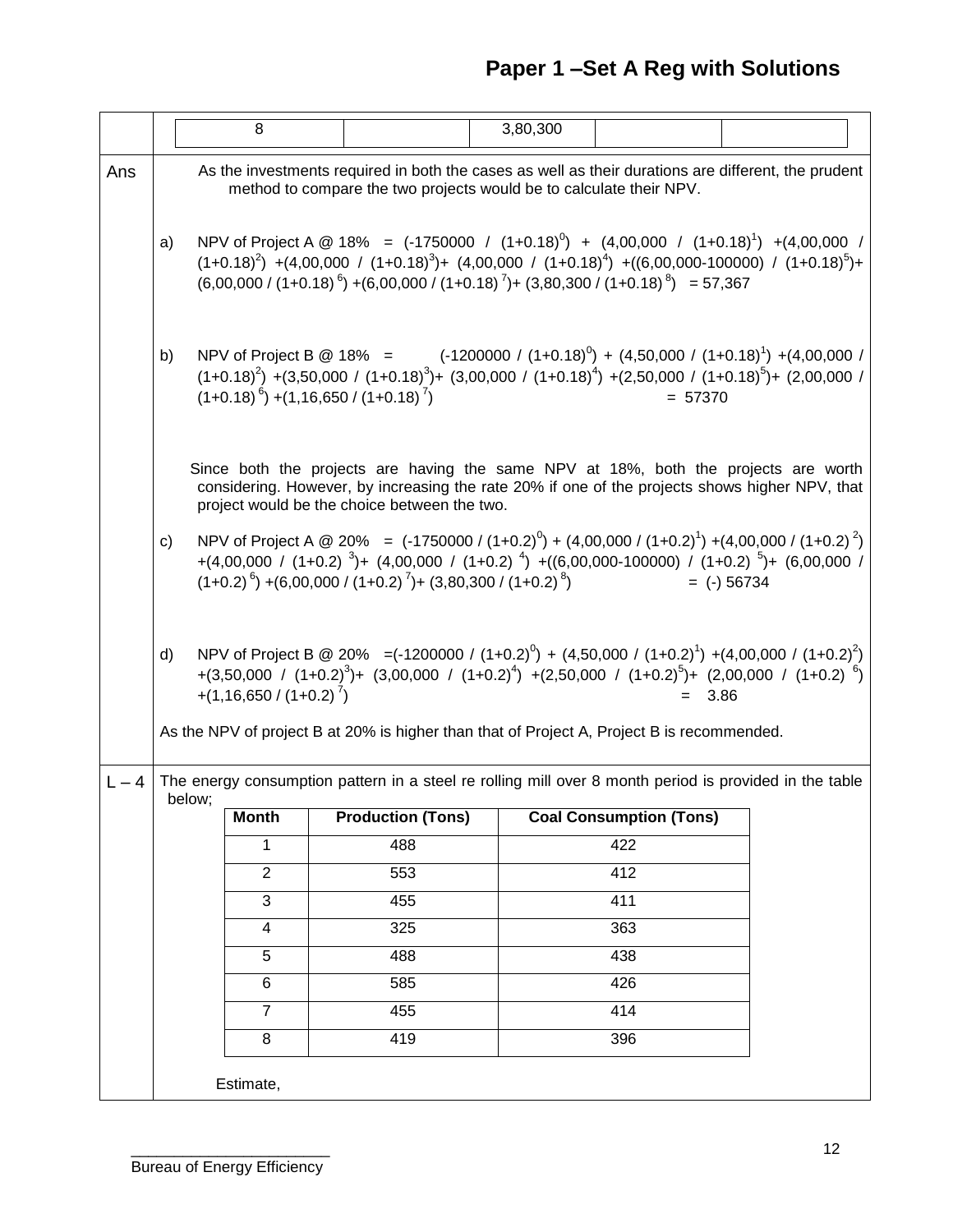|         | Fixed energy consumption in the Mill.<br>i)                                                                                                                                                                                                                       |                         |      |      |         |         |  |  |  |  |
|---------|-------------------------------------------------------------------------------------------------------------------------------------------------------------------------------------------------------------------------------------------------------------------|-------------------------|------|------|---------|---------|--|--|--|--|
|         | Expected coal consumption for a production of 600 Tons/month.<br>ii)                                                                                                                                                                                              |                         |      |      |         |         |  |  |  |  |
| Ans     | To establish the relationship between Production & Coal consumption, it is necessary to derive the<br>best-fit line for which the following normal equation are used (see page 218 of book 1)<br>Cn +m $\Sigma$ x = $\Sigma$ y<br>$c\sum x + m\sum x^2 = \sum xy$ |                         |      |      |         |         |  |  |  |  |
|         |                                                                                                                                                                                                                                                                   | n                       | X    | У    | $x^2$   | xy      |  |  |  |  |
|         |                                                                                                                                                                                                                                                                   | 1                       | 488  | 422  | 238144  | 205936  |  |  |  |  |
|         |                                                                                                                                                                                                                                                                   | $\overline{\mathbf{c}}$ | 553  | 412  | 305809  | 227836  |  |  |  |  |
|         |                                                                                                                                                                                                                                                                   | 3                       | 455  | 411  | 207025  | 187005  |  |  |  |  |
|         |                                                                                                                                                                                                                                                                   | 4                       | 325  | 363  | 105625  | 117975  |  |  |  |  |
|         |                                                                                                                                                                                                                                                                   | 5                       | 488  | 438  | 238144  | 213744  |  |  |  |  |
|         |                                                                                                                                                                                                                                                                   | 6                       | 585  | 426  | 342225  | 2910    |  |  |  |  |
|         |                                                                                                                                                                                                                                                                   | 7                       | 455  | 414  | 20702   | 188370  |  |  |  |  |
|         |                                                                                                                                                                                                                                                                   | 8                       | 419  | 396  | 175561  | 165924  |  |  |  |  |
|         |                                                                                                                                                                                                                                                                   | <b>Total</b>            | 3768 | 3282 | 1819558 | 1556000 |  |  |  |  |
|         | Therefore, the normal equations become;<br>8c + 3768m<br>$= 3282$<br>. i<br>ii<br>$3768c + 1819558m = 1556000$<br>$c = (3282 - 3768m) / 8$<br>Substituting in Eq. ii,                                                                                             |                         |      |      |         |         |  |  |  |  |
|         | $m = 0.23$<br>and<br>$c = 316$                                                                                                                                                                                                                                    |                         |      |      |         |         |  |  |  |  |
|         | The best-fit straight line equation is;                                                                                                                                                                                                                           |                         |      |      |         |         |  |  |  |  |
|         | $y = 0.23x + 316$                                                                                                                                                                                                                                                 |                         |      |      |         |         |  |  |  |  |
|         | i)<br>The fixed energy consumption in the Mill = 316 Tons of coal/month                                                                                                                                                                                           |                         |      |      |         |         |  |  |  |  |
|         | ii)<br>The expected coal consumption for a production of 600 Tons,                                                                                                                                                                                                |                         |      |      |         |         |  |  |  |  |
|         | $= 0.23$ X 600 + 316 = 454 Tons                                                                                                                                                                                                                                   |                         |      |      |         |         |  |  |  |  |
| $L - 5$ | <b>Explain PAT Scheme and its potential impact?</b>                                                                                                                                                                                                               |                         |      |      |         |         |  |  |  |  |
| Ans     | Perform, Achieve and Trade (PAT) Scheme is a market based mechanism to enhance cost<br>effectiveness of improvements in energy efficiency in energy-intensive large industries and<br>facilities, through certification of energy savings that could be traded.   |                         |      |      |         |         |  |  |  |  |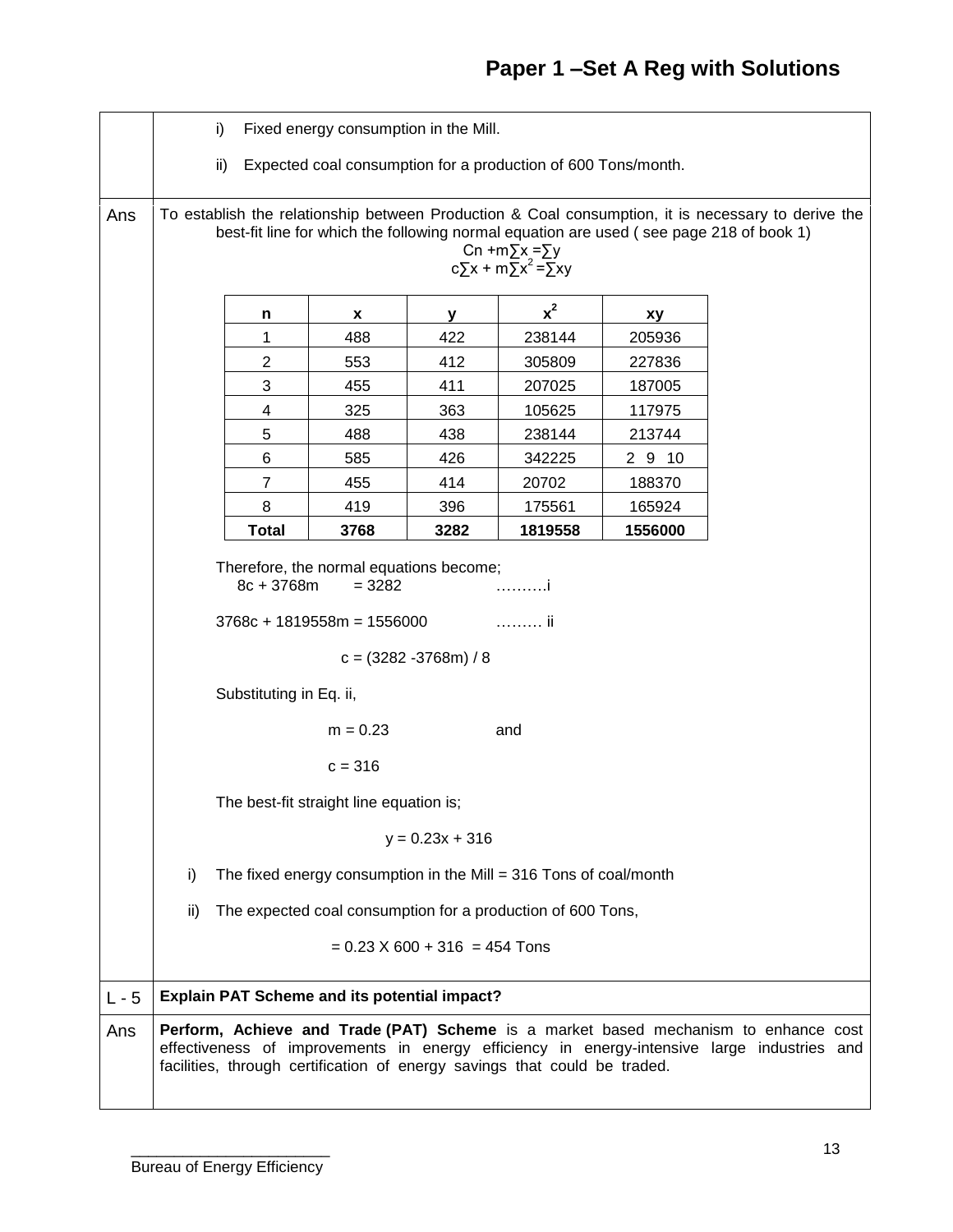The key goal of PAT scheme is to mandate specific energy efficiency improvements for the most energy intensive industries. The scheme builds on the large variation in energy intensities of different units in almost every sector. The scheme envisages improvements in the energy intensity of each unit covered by it. The energy intensity reduction target mandated for each unit is dependent on its operating efficiency: the specific energy consumption reduction target is less for those who are more efficient, and is higher for the less-efficient units.

Further, the scheme incentivizes units to exceed their specified SEC improvement targets. To facilitate this, the scheme provides the option for industries who achieve superior savings to receive energy savings certificates for this excess savings, and to trade the additional certified energy savings certificates with other designated consumers(energy intensive industries notified as Designated Consumers under the Energy Conservation Act and included under PAT Scheme) who can utilize these certificates to comply with their specific energy consumption reduction targets. Energy Savings Certificates (ESCerts) so issued will be tradable at Power Exchanges. The scheme also allows units which gain ESCerts to bank them for the next cycle of PAT, following the cycle in which they have been issued. The number of ESCerts which would be issued would depend on the quantum of energy saved over and above the target energy savings in the assessment year (for 1<sup>st</sup>Cycle of PAT, assessment year is 2014-15).

After completion of baseline audits, targets varying from unit to unit ranging from about 3 to 7% have been set and need to be accomplished by 2014-15 and after which new cycle with new targets will be proposed. Failing to achieve the specific energy consumption targets in the time frame would attract penalty for the non-compliance under Section 26 (1A) of the Energy Conservation Act, 2001 (amended in 2010). For ensuring the compliance with the set targets, system of verification and check-verification will be carried out by empanelment criteria of accredited energy auditors.

L- 6 **In a particular drying operation, it is necessary to hold the moisture content of feed to a calciner to 15% (w/w) to prevent lumping and sticking. This is accomplishing by mixing the feed having 30% moisture (w/w) with recycle stream of dried material having 3% moisture (w/w). The dryer operation is shown in fig below. What fraction of the dried product must be recycled?**